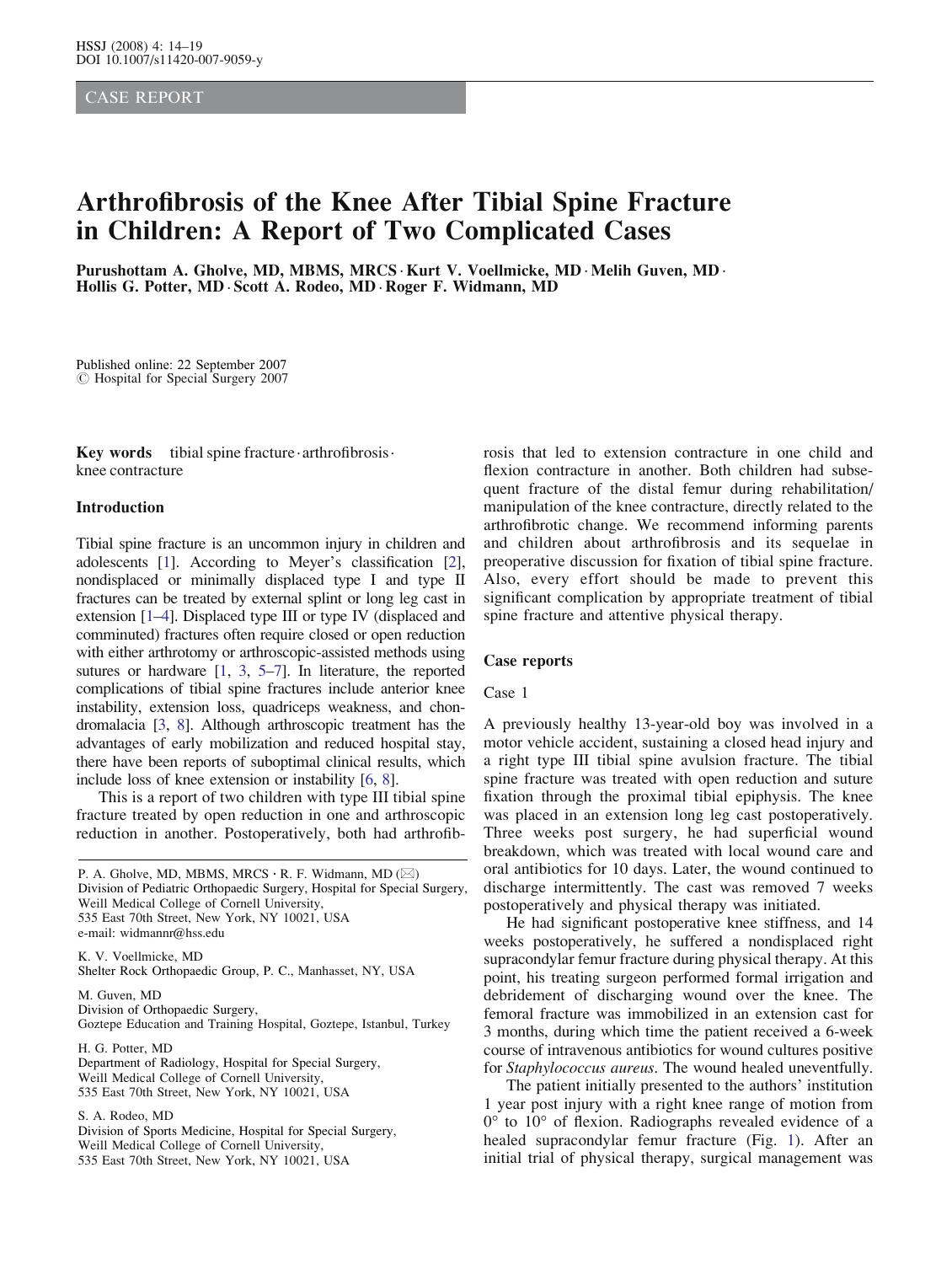<span id="page-1-0"></span>

Fig. 1. a Anteroposterior and b lateral radiograph of the right knee at presentation

offered for his severe knee extension contracture. A modified Thompson quadricepsplasty [\[9](#page-5-0)] was performed. The vastus medialis obliqus (VMO) and vastus lateralis were released from the rectus femoris, the vastus intermedius was released from the overlying rectus femoris and from the underlying femur, and a lateral parapatellar release was performed through the anterior incision. Additionally, posteromedial and posterolateral capsulotomies were performed through separate incisions. Intraarticular adhesions were released in the suprapatellar pouch and in the intercondylar



Fig. 2. Intraoperative pictures. a Incisions for quadricepsplasty and knee flexion up to 110°. b Delaminated cartilage (arrow) over the medial femoral condyle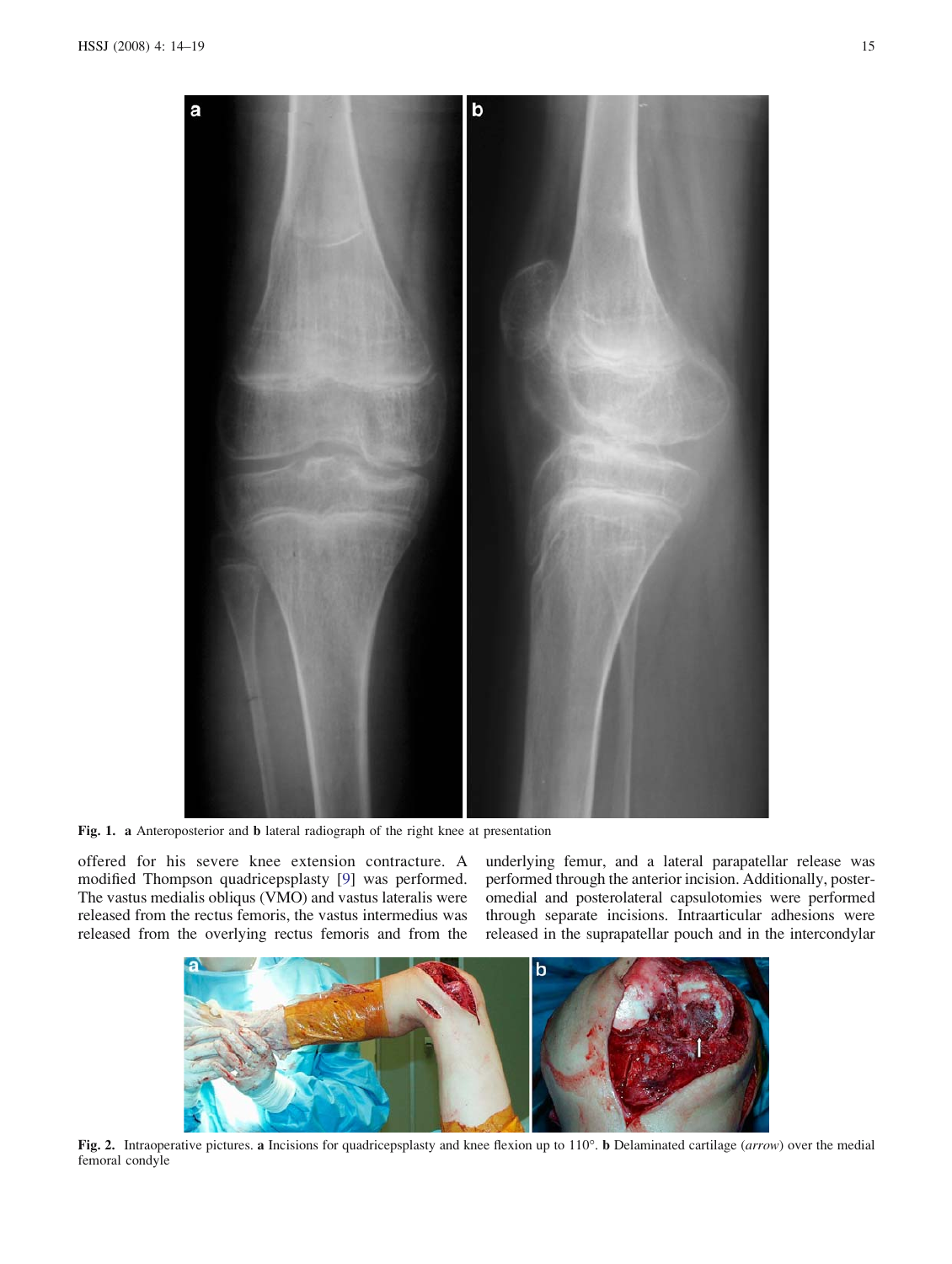notch. Intraoperatively,  $110^{\circ}$  of knee flexion was obtained after the release (Fig. [2a](#page-1-0)). The medial femoral condyle was found to have a large area of delaminated cartilage, measuring  $2\times4$  $2\times4$  cm (Fig. 2b). The medial meniscus was absent. The muscles were reapproximated with the knee at  $45^{\circ}$  of flexion and the wounds were closed.

Postoperatively, the patient was managed with intravenous patient-controlled analgesia and continuous CPM. He continued to use CPM at home for 4 weeks postoperatively. Now, 4 years post surgery, his active knee range of motion is from  $0^{\circ}$  to 110 $^{\circ}$  (Fig. 3a and b). He actively participates in bicycle riding, surfing, and skateboarding. He experiences only occasional medial knee discomfort, and he is not taking any pain medication. His radiographs and magnetic resonance imaging (MRI) of the knee demonstrate severe medial compartment degenerative changes.

## Case 2

A 10-year-old girl was diagnosed with right knee type III tibial spine avulsion injury after a ski accident. She was initially treated in another institution with arthroscopic repair of the avulsed tibial spine using suture fixation. Postoperatively, a long leg cast was applied for 5 weeks. After the removal of the cast, she had significant knee stiffness. She underwent physical therapy for 6 weeks and her knee range of motion was  $20^{\circ}$  to  $45^{\circ}$  of flexion. Because of continued stiffness, closed manipulation under general anesthesia was performed. After the manipulation, she had significant thigh swelling and warmth. She was placed in CPM for rehabilitation. Continued pain and swelling of the distal thigh, 3 weeks post manipulation, prompted a radiograph of her knee. The X-ray revealed a minimally displaced healing fracture of her distal femoral physis. She was further immobilized in a long leg cast for 4 weeks.

The patient initially presented to the authors' institution 10 months post injury. She was ambulatory with a single crutch. She had active knee range of motion from  $60^{\circ}$  to  $80^{\circ}$  of flexion. AP and lateral radiographs of the right knee demonstrated a  $45^\circ$  flexion deformity of the distal femur at the site of the distal femoral physeal fracture (Fig. [4](#page-3-0)a). MRI of the distal femur confirmed both the flexion deformity and the presence of two discrete physeal bony bars (Fig. [4b](#page-3-0)).

Staged surgery was offered in the form of initial correction of bony deformity to be followed by lysis of intraarticular adhesions. Distal femoral extension osteotomy with blade plate fixation was performed to correct both the bony deformity and complete the distal femur epiphysiodesis. The surgery was tolerated well, and postoperatively, she was placed in a long leg cast with the knee in extension for 4 weeks. After cast removal, she had physical therapy to improve her knee range of motion. Four months postoperatively, she had a range of motion from  $0^{\circ}$  to  $25^{\circ}$  of flexion (Fig. [5a](#page-4-0) and b). Scanogram



Fig. 3. Clinical picture. a Full extension of knee. b Flexion of 110°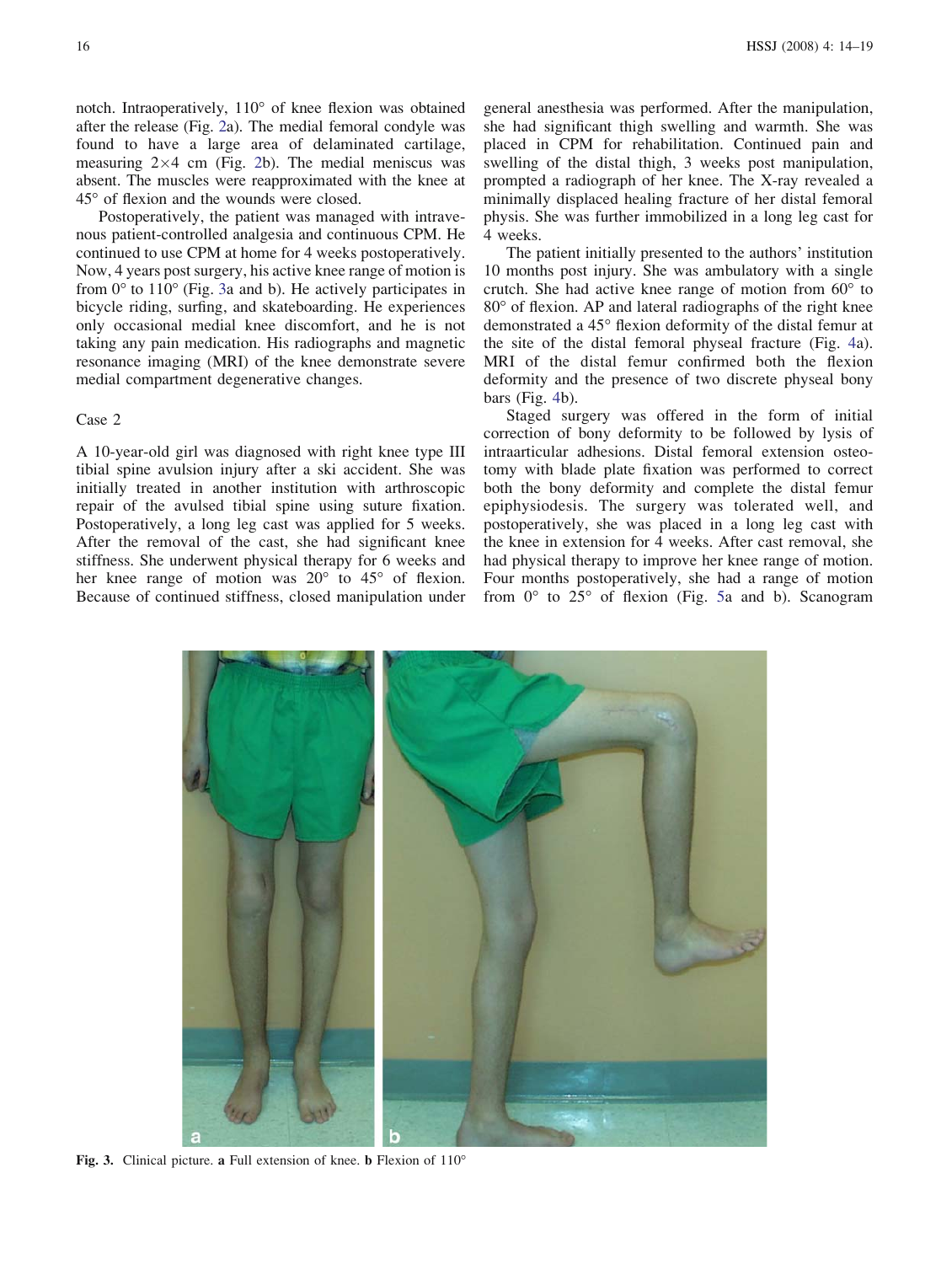<span id="page-3-0"></span>

Fig. 4. a Lateral radiograph of the right knee at presentation. b Coronal and sagittal MRI showing bony bar (arrow)

revealed a 1.1-cm leg-length discrepancy (LLD), left longer than right. The projected LLD was 3.6 cm.

The planned second surgery was performed 4.5 months postoperatively and consisted of: (1) arthroscopic lysis of the adhesions of the right knee and (2) left distal femoral screw epiphysiodesis. Arthroscopic findings in the right knee revealed extensive fibrous tissue filling the intercondylar notch, suprapatellar pouch and fibrous bands running from patellar tendon to fat pad and femoral trochlea. Extensive lysis of the adhesions achieved a range of motion from  $0^{\circ}$  to 130 $^{\circ}$  of flexion. Postoperatively, she had CPM followed by outpatient physical therapy. At the final follow-up (30 months post injury and 18 months post arthroscopic release), she had passive knee range of motion from  $10^{\circ}$  to  $145^{\circ}$  of flexion. Actively, her knee flexion ranged from  $10^{\circ}$  to  $140^{\circ}$ . She had a 0.6-cm leg-length discrepancy, left longer than right.

## Discussion

Both cases illustrate severe arthrofibrosis of the knee after operative fixation of type III tibial spine fracture, in part secondary to prolonged immobilization for treatment of iatrogenic distal femoral fracture. Infection was an additional contributory cause in the first case.

Joint immobilization alone may produce extraarticular changes including disorganization of ligament cellular and fibrillar alignment, weakening of ligament insertion sites, regional osteoporosis, increased force requirements for joint cycling, and increased ligament compliance [\[10](#page-5-0)]. Intraarticular changes include proliferation of fibrofatty connective tissue filling the joint space, adhesions between synovial folds, adherence of fibrofatty connective tissue to cartilage surfaces, atrophy of cartilage, and cartilage ulceration [[10\]](#page-5-0). Biochemical changes in the periarticular soft tissues occur relatively early and contribute to gross changes in joint kinematics [[10](#page-5-0)–[12\]](#page-5-0). Immobilization of the knee joint is well known to produce detrimental cartilage changes in animal models [\[10](#page-5-0), [11](#page-5-0), [13\]](#page-5-0). Also, in human cadaveric arthrofibrotic knees, similar intraarticular changes are noted [[14\]](#page-5-0).

In our first case, medial meniscus was absent. This meniscal pathology may be directly related to the trauma (tibial spine avulsion), prolonged immobilization, infection, and/or arthrofibrosis. Because of these confounding etiologic factors, the medial joint changes may not be completely attributable to arthrofibrosis. However, it appears that arthrofibrosis had a partial role in causation of medial joint changes. In our second case, the distal femoral fracture had united in  $45^{\circ}$  of flexion. The knee had a  $60^{\circ}$  flexion deformity with further range of motion to  $80^{\circ}$ . Thus, arthrofibrosis contributed for  $15^{\circ}$  of flexion deformity of the knee and further restriction of range of motion.

Normal knee range of motion requires congruent articular surfaces, adequate muscle function, an articular capsule with suitable capacity and flexibility, effective space in the medial and lateral articular recesses, intercondylar notch and suprapatellar pouch, and sufficient meniscal motion [\[11](#page-5-0)]. Knee range of motion may be compromised by intraarticular or extraarticular trauma, prolonged immobilization, surgery, or infection.

Arthrofibrosis describes the condition of restricted joint motion characterized by a dense proliferation of both intraarticular and/or extraarticular scar [[11\]](#page-5-0) noted in both of our cases. Extension contracture of the knee is far less common than flexion contracture. Surgical approaches for extension contracture include arthroscopic release and/or quadricepsplasty [\[9](#page-5-0), [15–18\]](#page-5-0). Flexion contracture can be treated with serial long leg casts with increasing knee extension, open or arthroscopic surgical release with hamstring lengthening, and/or external fixation devices [\[19](#page-5-0)]. It is important to note that posterior capsular pathology may play a role in limiting flexion and extension, and may need to be addressed in both flexion and extension contractures [\[11](#page-5-0), [16](#page-5-0), [17](#page-5-0)].

Recovery of motion does not necessarily produce a satisfactory clinical outcome. Despite improving flexion to 97% of the opposite extremity and decreasing extension deficits from  $14^{\circ}$  to  $3^{\circ}$ , only 23 of 37 patients (62%) achieved satisfactory functional results in 1 study [[16\]](#page-5-0). In addition, follow-up radiographs at an average of 3.6 years demonstrated that 89% of knees showed degenerative changes, 51% showed soft tissue calcifications, and 9%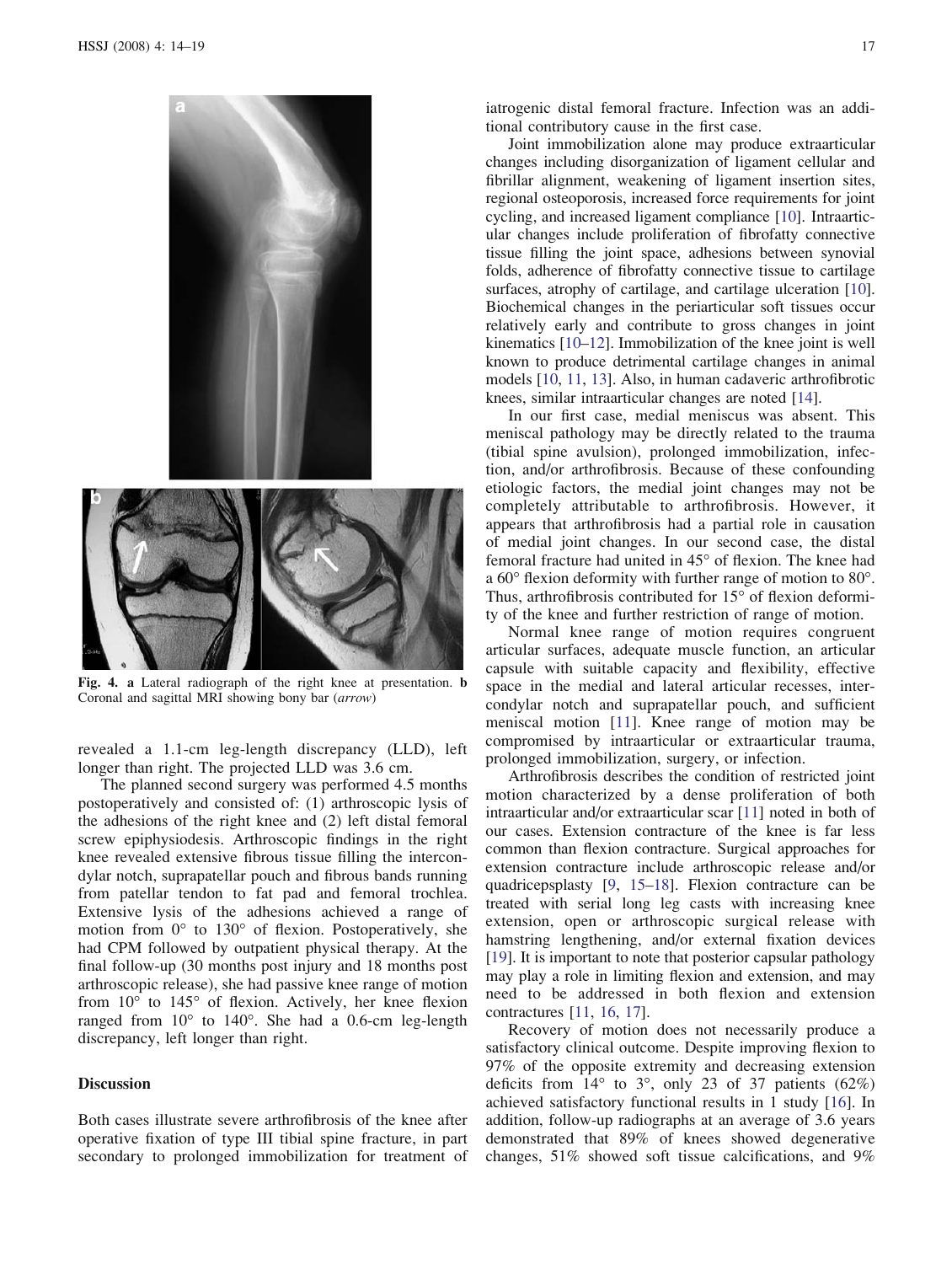<span id="page-4-0"></span>

Fig. 5. a Anteroposterior and b lateral radiograph of the right knee 4 months post surgery

showed patella infera [\[16](#page-5-0)]. Patellofemoral arthrosis is common in severe cases of arthrofibrosis, as infrapatellar contracture increases patellofemoral contact pressures.

Both cases represent severe examples of knee arthrofibrosis and its sequelae after tibial spine fracture. Arthrofibrosis may have multiple etiologies that include initial trauma, prolonged immobilization, infection or secondary fracture. It is well established that arthrofibrosis and adhesions of anterior structures limit flexion, but our first case illustrates that an excessively tight posterior capsule may also limit flexion. Although we were able to achieve good range of motion, both patients experienced a prolonged course to recovery with the first patient developing significant degenerative changes in the knee. As recovery of motion does not necessarily produce a satisfactory clinical outcome, every effort should be made to prevent

this significant complication by appropriate treatment of tibial spine fracture and attentive physical therapy.

#### References

- 1. Mulhall KJ, Dowdall J, Grannell M et al (1999) Tibial spine fractures: an analysis of outcome in surgically treated type III injuries. Injury 30(4):289–292
- 2. Meyers MH, McKeever FM (1970) Fracture of the intercondylar eminence of the tibia. J Bone Joint Surg 52(8):1677–1684
- 3. Mah JY, Adili A, Otsuka NY et al (1998) Follow-up study of arthroscopic reduction and fixation of type III tibial-eminence fractures. J Pediatr Orthop 18(4):475–477
- 4. Kendall NS, Hsu SY, Chan KM (1992) Fracture of the tibial spine in adults and children. A review of 31 cases. J Bone Joint Surg 74-B(6):848–852